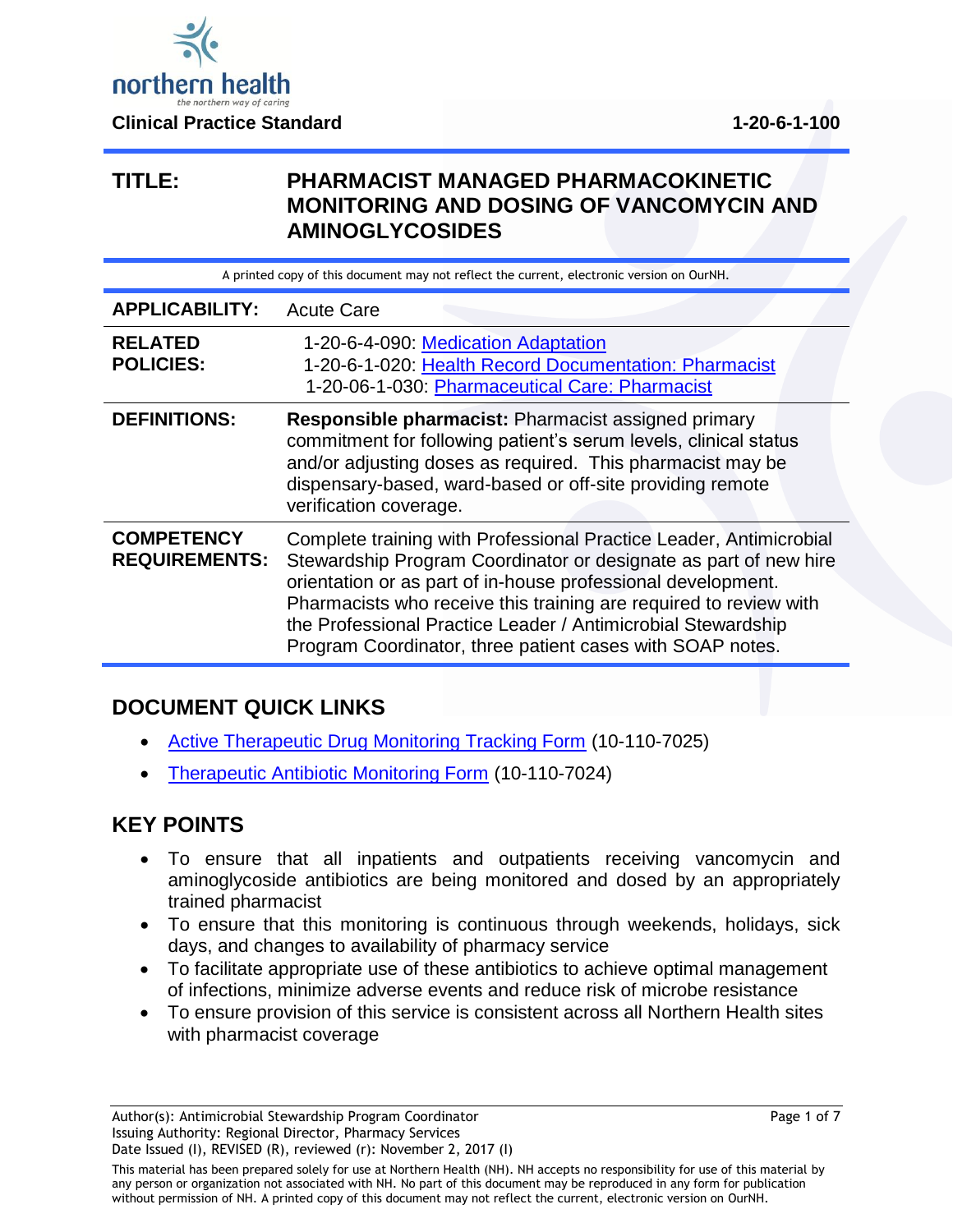**Pharmacists** are authorized to give telephone orders to nursing staff or fax orders to ward, if pharmacist not on site.

# **POLICY STATEMENT (ALL STAFF MUST COMPLY)**

Responsible pharmacist will assess and dose all orders for vancomycin intravenous and/or aminoglycosides intravenous (gentamicin, tobramycin and amikacin). Responsible pharmacist will order serum drug levels and serum creatinine and adjust dose as appropriate. Serum drug levels and serum creatinine are imperative for adjusting doses. Dosage adjustments for pediatric and neonatal patients must be discussed with most responsible pediatrician prior to carrying out changes.

#### **CLINICAL PRACTICE STANDARD (ALWAYS USE PROFESSIONAL JUDGEMENT AND DOCUMENT ANY DEVIATION FROM THE STANDARD)**

### **Pharmacist General:**

 For sites with multiple patients on vancomycin, gentamicin, tobramycin and amikacin, the pharmacist verifying the patient's order:

1. Enters the patient onto the Active Therapeutic Drug Monitoring Tracking Form in the clinical binder at UHNBC, or associate the tracking form under 'Tracking Sheet' on ScanRx at end of each work day for non-UHNBC sites.

2. Move to the 'monitored orders' section in ScanRx to assist with remote coverage follow up.

### **Responsible pharmacist(s):**

1. Reviews orders for appropriate dosing and adjusts doses if needed.

2. Commences an appropriate patient-specific Therapeutic Drug Monitoring Form (at UHNBC this can be done by either dispensary or clinical pharmacist).

3. Places in clinical binder at UHNBC or associated under patient's name on ScanRx in the 'monitored orders' section at end of each work for non-UHNBC sites day to assist with remote coverage.

- a. Ensures hand writing is legible.
- 4. Orders serum drug levels as appropriate to the clinical situation.

5. Orders serum creatinine at least three times weekly for inpatients or two times weekly for outpatients.

a. May order more frequently if increased monitoring required (e.g., acute renal injury).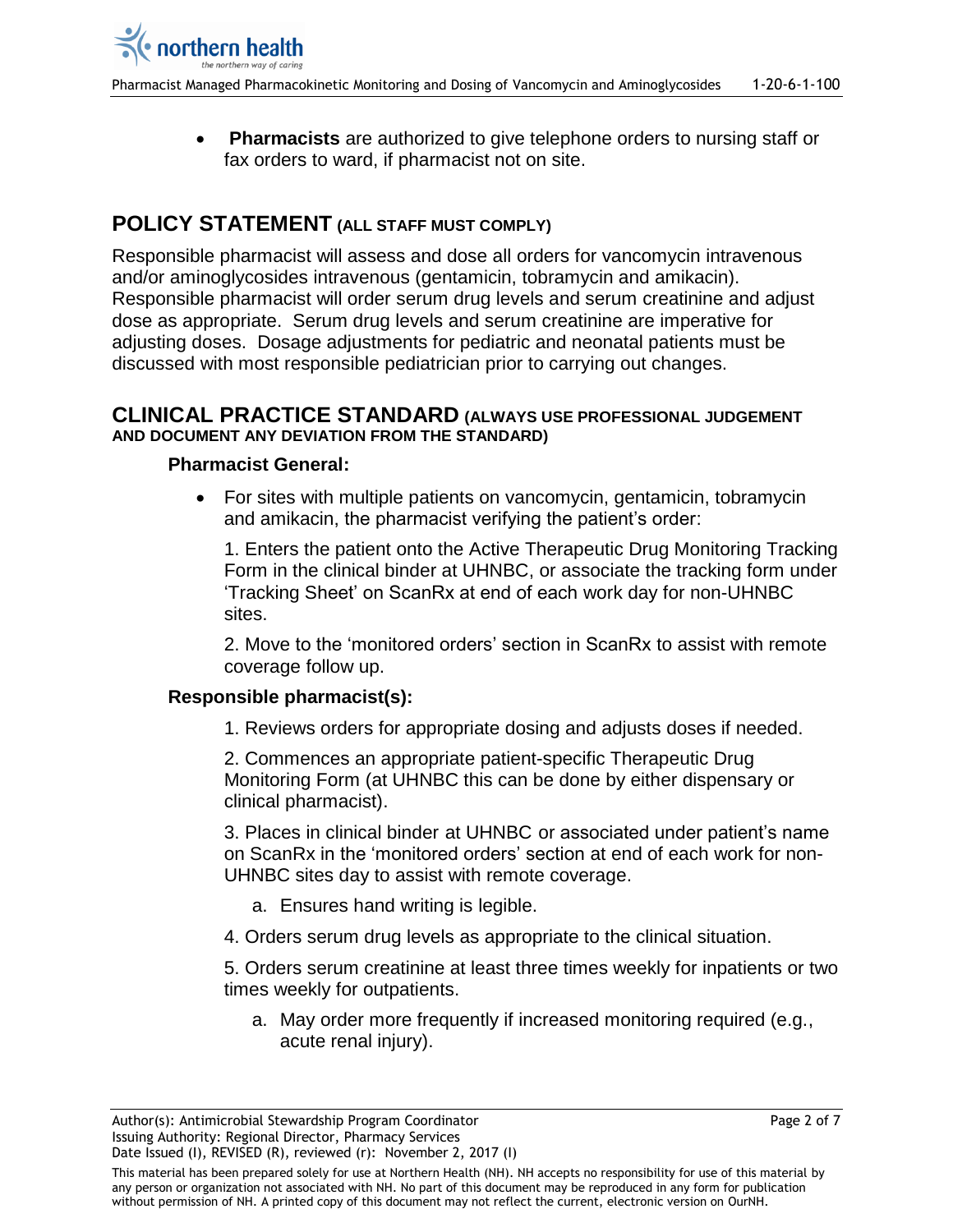6. Monitors all serum drug levels, including those ordered by other practitioners and make adjustments to dosing as required.

7. Reviews and assesses results of all relevant lab work, including: cultures, serum levels, serum creatinine, C-reactive protein, white blood cells and relevant imagining (Magnetic Resonance Imaging, Computed Tomography, bone scan, WBC scan, etc.).

**NOTE:** If the original responsible pharmacist has to transfer monitoring of patient to another pharmacist (either on site or remote), the new responsible pharmacist follows the procedures outlined in this policy.

### Weekdays:

- For non-UHNBC sites, the responsible pharmacist stores patient-specific monitoring forms in a monitoring binder and update daily during the week. Upload and associate form(s) in ScanRx in the 'monitored orders' section at the end of each work day. This may be delegated to a pharmacy technician at the pharmacist's discretion.
	- o At UHNBC the patient-specific forms are kept in the general clinical binder located in the dispensary and if removed during a shift, be return at the end of work day. Ensure hand writing is legible.
- Responsible pharmacist follows up with serum drug levels **as soon as available**, ideally this is prior to the next dose being due, however this time frame differs due to differences in lab turn-around time for results.
- Responsible pharmacist uses best clinical judgement to minimize ordering of drug level(s) after hours or on weekends/stat holidays (when pharmacist and lab coverage is reduced).
- If the original responsible pharmacist has to transfer monitoring of patient to another pharmacist (either on site or remote), the new responsible pharmacist follows the above procedure.

After-hours/weekends/stat holidays (Non-UHNBC sites):

- To facilitate continuity of care, the responsible pharmacist arranges for management of levels and dosing locally when feasible.
- If local after-hours pharmacy support unavailable and serum drug levels are needed outside operating hours and require assessment prior to next business day, upload and associate the patient monitoring forms in ScanRx – monitored section. The responsible pharmacist contacts the UHNBC dispensary (250-565-2317) to arrange monitoring of this level by the weekend, evening or on-call pharmacist (fax patient monitoring form if require on-call pharmacist support). Ensure the monitoring form contains

This material has been prepared solely for use at Northern Health (NH). NH accepts no responsibility for use of this material by any person or organization not associated with NH. No part of this document may be reproduced in any form for publication without permission of NH. A printed copy of this document may not reflect the current, electronic version on OurNH.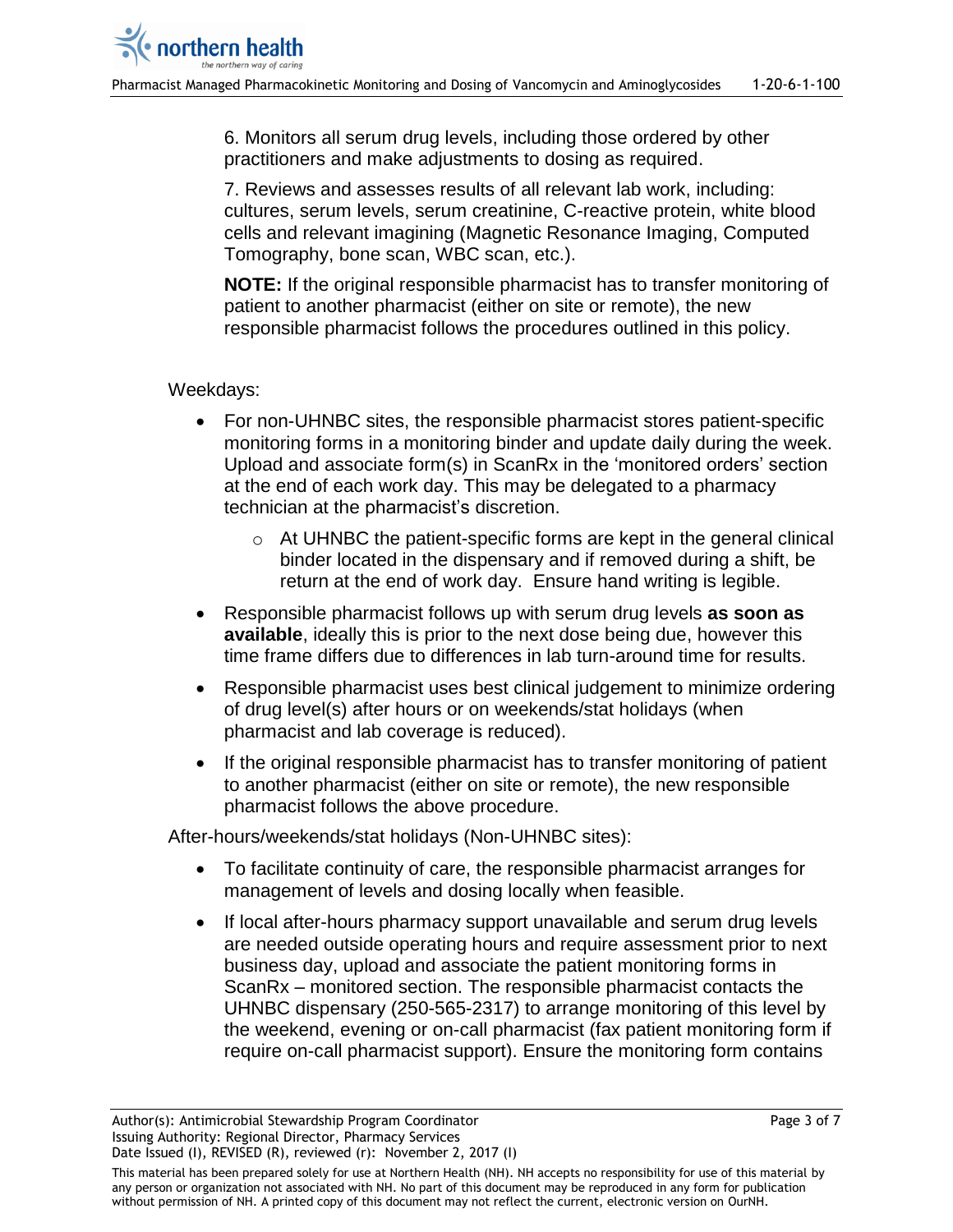clear and concise contact information for the relevant ward/nursing station. Ensure hand writing is legible.

- If site pharmacists are able to continue managing/dosing outside their work hours then they are required to update the patient monitoring form and clearly state this with their contact number. Add this updated form to the ScanRx dashboard in the 'monitored orders' section at end of work day or next work day if updated after hours.
- If the original responsible pharmacist has to transfer monitoring of patient to another pharmacist (either on site or remote), the new responsible pharmacist follows the procedure above.

After-hours/weekends/stat holidays (UHNBC):

- Follow same procedure as weekdays, if levels require handling by on-call pharmacist ensure that pharmacist is notified before end of their work day to ensure appropriate hand over of information.
- Weekend/Stat coverage or on-call pharmacists may be requested to follow up on off-site patient levels.

# **DOCUMENTATION**

- **Responsible pharmacist:**
	- o Writes orders in **physician order section** of patient chart to either continue same dose if no change needed or adjust dose and/or order new level collection time if a dose adjustment is required.
	- o Write orders before the next dose is due.
	- o When known, include the dosing times and stop dates in all orders.
- **Pharmacists:**
	- o Document assessment of antibiotics, serum levels and any required dose adjustments using the [SOAP note format.](#page-4-0)
	- o Place SOAP notes in the physician progress note section or if unavailable in the interdisciplinary note section of patient's chart whenever orders are written.
	- $\circ$  If orders are given while pharmacist is monitoring after hours, write a note as soon as pharmacist is on site or during their next working hours.
	- $\circ$  If located off site, fax a progress note to the ward for inclusion in the patient's chart.

This material has been prepared solely for use at Northern Health (NH). NH accepts no responsibility for use of this material by any person or organization not associated with NH. No part of this document may be reproduced in any form for publication without permission of NH. A printed copy of this document may not reflect the current, electronic version on OurNH.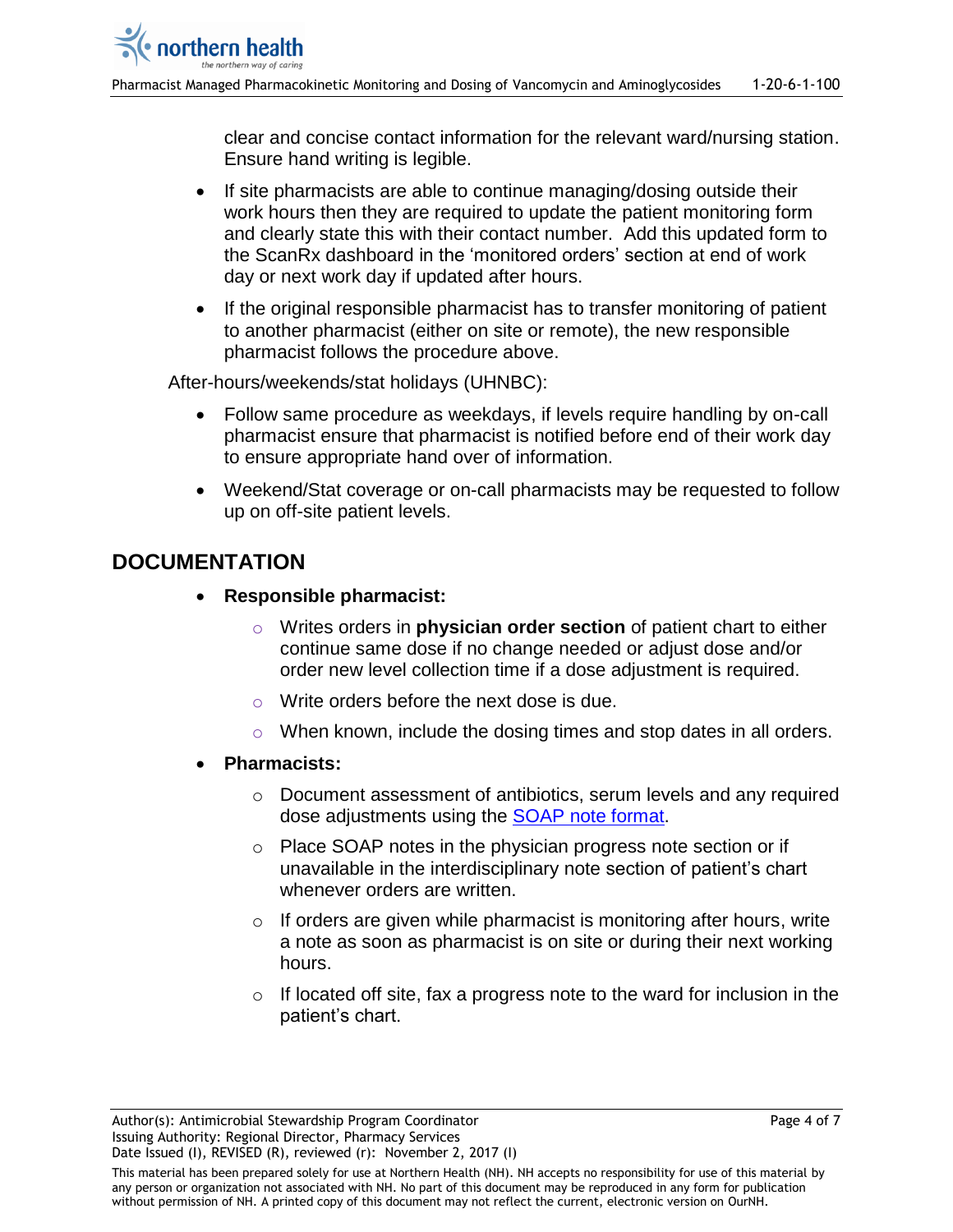Pharmacist Managed Pharmacokinetic Monitoring and Dosing of Vancomycin and Aminoglycosides 1-20-6-1-100

# **REFERENCES**

Cipolle, R., Strand, L. & Morley, P. (2012). Pharmaceutical Care Practice: The Patient Centered Approach to Medication Management, 3rd ed.

College of Pharmacists of BC. (2010, June). Hospital Pharmacy Standards of Practice 5079 HPA Bylaws Hospital. Retrieved December 18, 2015 from URL: [http://library.bcpharmacists.org/6\\_Resources/6-1\\_Provincial\\_Legislation/5079-](http://library.bcpharmacists.org/6_Resources/6-1_Provincial_Legislation/5079-HPA_Bylaws_Hospital.pdf) [HPA\\_Bylaws\\_Hospital.pdf](http://library.bcpharmacists.org/6_Resources/6-1_Provincial_Legislation/5079-HPA_Bylaws_Hospital.pdf)

National Association of Pharmacy Regulatory Authorities (NAPRA). (2009). Model Standards of Practice for Canadian Pharmacists. Retrieved December 7, 2015 from URL: [http://napra.ca/sites/default/files/2017-](http://napra.ca/sites/default/files/2017-09/Model_Standards_of_Prac_for_Cdn_Pharm_March09_layout2017_Final.pdf) 09/Model Standards of Prac for Cdn Pharm March09 layout2017 Final.pdf

## **KEYWORDS**

<span id="page-4-0"></span>vancomycin, aminoglycoside, pharmacokinetic monitoring, drug levels, serum levels, pharmacist, pharmacy, medication management, drug therapy problems, pharmaceutical care

## **EXAMPLE ANTIBIOTIC PROGRESS (SOAP) NOTES**

### **Essential components of note:**

*Heading*: Date, time, identification of pharmacy note, one phrase overview of reason for note

*Subjective*: Generally what the patient tells you

*Objective*: Include only information directly pertaining to assessment. For example, (in this order) pertinent:

- Vitals
- Physical exam
- Labs
- Micro
- Imaging/diagnostic tests
- Current drug therapy

*Assessment*: Clear identification of problem and reasonable goals of therapy *Plan*: One recommendation clearly stated (drug, dose, route, frequency, duration) *Closing*: Legible signature, degree, contact number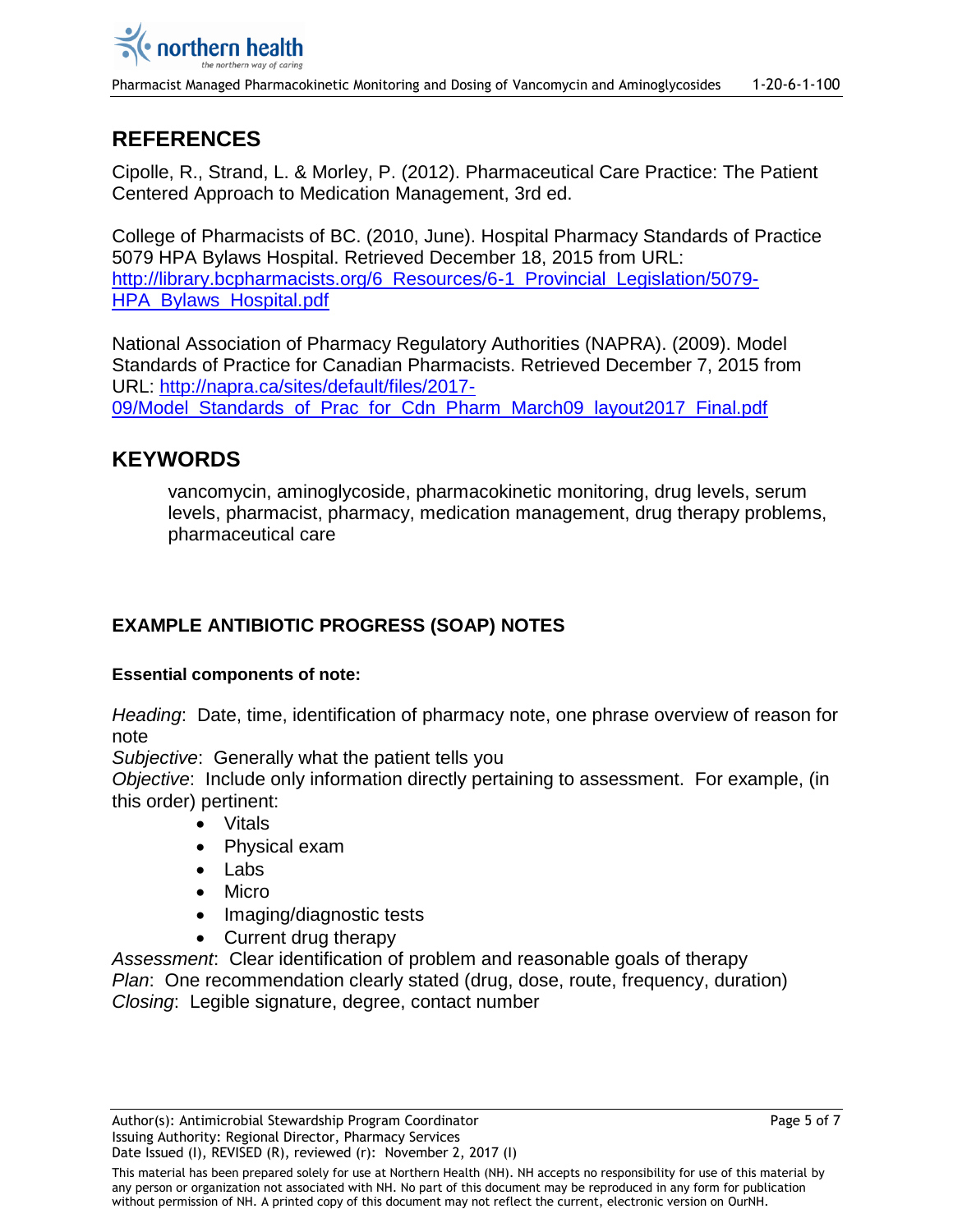## **Gentamicin (example focusing on math)**

### [Date, Time] **Clinical Pharmacist Note Re: Gentamicin**

Baby boy 2 days old, born at gestational age 36 weeks, birth weight 2.5kg, day 2 ampicillin 125 mg IV q8h & gentamicin 10 mg IV q24h for empiric treatment pneumonia, respiratory distress at birth.

**S**: Breathing improved (no nasal flaring, off oxygen), and 6 consistently wet diapers/24 hours via RN

**O:**

- Tmax 37, BP 70/50, HR 140, RR 30
- Gentamicin levels around  $2^{nd}$  dose: peak 9.8 mg/L, trough 2.3 mg/L
- Blood cultures pending

**A**: Calculated values based on lab draw times: Cmax: 10.11 (goal 6 to 12), Cmin: 2.23 (goal less than 1.5)

**P**:

- Will (depending on your practice this may say "suggest") change gentamicin 11 mg IV q36h to achieve a predicted Cmax of 9.48 and Cmin 0.96
- Will (depending on your practice this may say "suggest") order and follow up on more levels around 3<sup>rd</sup> dose (pre 30 min prior to infusion, post 30 min after the end of infusion) of new regimen. Will align with other blood work to prevent excess retrieval of blood from infant.

Legible signature, BScPharm, contact number

### **Tobramycin (example focusing on appropriateness)**

[Date, Time] *Clinical Pharmacist Note Re: Antibiotics*

60 y old female admitted for sepsis unknown source

**S**: Patient reports ongoing cough with purulent sputum; less shortness of breath **O:**

- Tmax 38, BP 140/89, HR 65, RR 20
- P/E: Chest sounds wet via RN
- Labs:
	- $O$  WBC = 12, Neut = 7.4, Scr = 66, eGFR = 95
	- $\circ$  Tobramycin level prior to 3<sup>rd</sup> dose 0.9 mg/L
- Micro: Sputum grew Strep pneumonia sensitive to penicillin, urine negative, Blood 2/2 negative
- Imaging: CXR consolidation left lower lobe
- Currently day 3 pipercillin/tazobactam 3.375 g IV q6h and tobramycin 340 mg IV q24h
- **A**: As discussed with MD: Strep pneumonia CAP, target/narrow antibiotics.